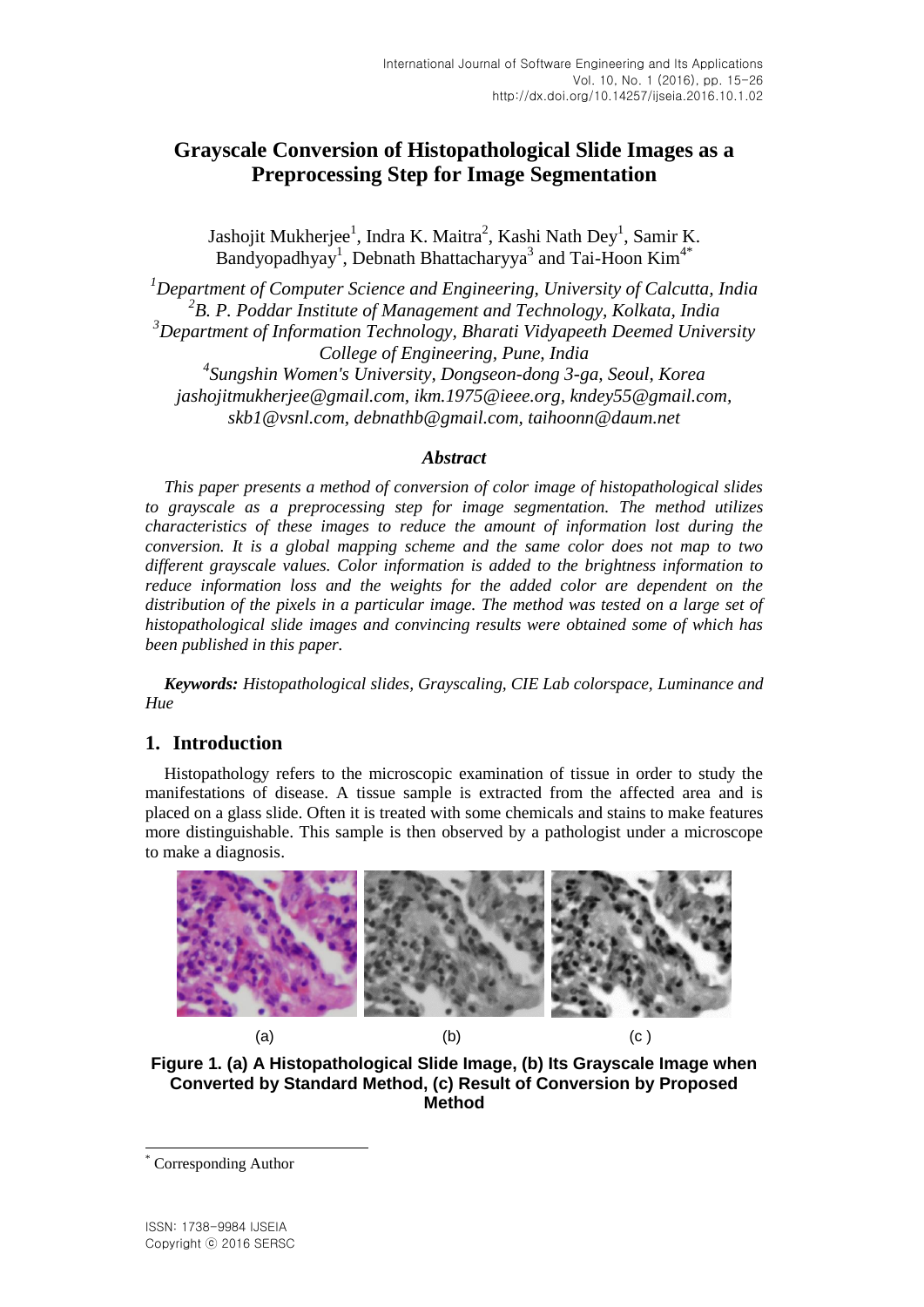In the case of digital histopathology, the tissue sample is digitally photographed and computerized techniques are used on the image to provide a degree of automation to the detection process. Image Processing techniques are widely used for processes like contrast enhancement, edge detection, segmentation, feature extraction, *etc*. Digital histopathology has several significant advantages over manual examination as is discussed later.

The digital image of the slide is usually a high resolution color image. Applying most advanced techniques for processing on these images requires a very high amount of computation. This is because color images are of the order  $M * N * 3$  and each pixel is a color triple represented by three values. If this can be reduced to the order  $\overline{M} * N$  with each pixel consisting of a single value within an integer range, the computation for applying the techniques reduces drastically. This dimension reduction problem is in fact conversion of the color image to a grayscale image.

The general problem of conversion of a color image to a grayscale image has been subject to much research. Many such techniques strive to match human perception of the color and grayscale images as much as possible while conversion. The demand in digital histopathology is slightly different. The information loss needs to be minimized for a specific image under consideration. A new method has been proposed in this paper for conversion of color image of digital histopathological slide to its grayscale equivalent. Taking advantage of some observed properties in most histopathological images the technique adds a component calculated from the color information of the pixels to the brightness of the pixels to get the final grayscale value. This color component depends on the distribution of colors available in the specific image and the brightness component is same as the luminosity channel in the CIE Lab colorspace.

Section 2 of the paper discusses the processes involved in analysis of histopathological slide images. It further elaborates on the need of grayscaling and the general purpose and commercial methods available for the same. Section 3 reviews other existing work in grayscale conversion with different objectives. The proposed method in this paper is described in Section 4. The results of testing the method on a large set of histopathological slide images has been discussed in Section 5 and some results have been shown.

### **2. Background**

The task of processing and sorting histopathological slides is a time consuming affair in its traditional form. With the advent of hi resolution cameras and powerful computers the digitization of these processes began in some form in the 1980s. Vast amount of research in the field of image processing has resulted in efficient algorithms and better image compression for storing the slides in a digitized form. As a result the storage of slides has become more cost effective and there has been another greater impact. Image processing techniques have been successfully used to gather a vast amount of information from the slides in an automated fashion thereby making the process faster and requiring much less number of valuable man-hours from doctors. The potential in this area is infinite as automation is being attempted ranging from classification of tumors to detection of diseases from blood samples.

After a tissue sample has been acquired it is mounted on a glass slide and then digitally photographed. This image forms the input for digital histopathology. Complete processing involves five main sub processes or steps. The first step is Image pre-processing. This step deals with preparing the image for further processing including the processes of denoising, removal of background image and finally image registration. Then the image is segmented into parts representing real objects using techniques like thresholding, edge detection and enhancement. The morphological characteristics of image for abnormality or classification of the image for different grades of the disease is done. The properties of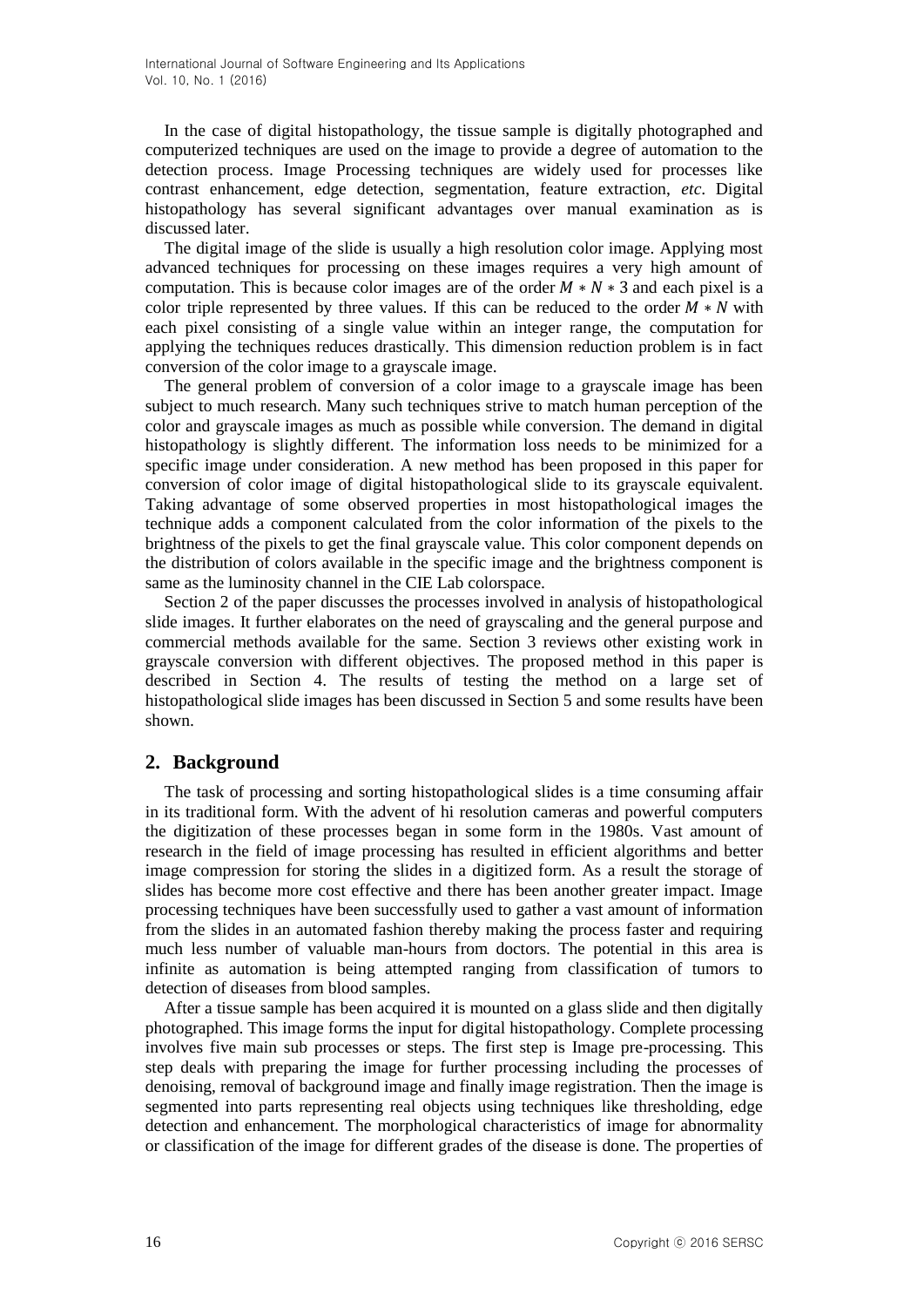individual cells without considering spatial dependency between these cells are done in this step. Colour and texture information are obtained from the image which is combined in consideration with the distribution of components in cells and tissues which can be further segmented. After segmentation and feature selection the different classifiers are applied to classify images for diagnosing abnormality in them. In this step, a cell or tissue is assigned to one of the classes and then it can also be classified for malignancy level *i.e.,* gradation of disease.

The images of histopathological slides that are obtained are in colour. Usually a stain is used on the extracted tissue samples which show a particular coloration to a particular type of cell. This is then photographed. Obtained colour images are stored in form of pixels in a two dimensional space with three colour values associated with each pixel. So an image of width N pixels and height M pixels would be stored as 3 layers of  $M*N$ matrices. Applying any algorithm on these images is a complex affair as many of these algorithms are not linear. So we attempt to convert the colour images to grayscale images. This reduction has some disadvantages but many advantages. There is a tradeoff between the resulting loss of information after conversion and the reduction of algorithmic complexity on conversion.

There are several characteristics of histopathological images which can be exploited to make sure the loss of information is minimized in the process of grayscale conversion. Firstly most histopathalogical slides contain tissues stained by a dye. This usually produces varying intensities centered on a single colour for an overwhelming majority of pixels in the image. Secondly this also implies that a large number of possible colours in the color space are never used in these images. Thirdly for human perception, contrast in terms of intensity plays a much greater role than the contrast in color. So, varying intensities need to be considered more than finely varying colours. In this paper we propose a technique to convert color images into grayscale images exploiting the above characteristics and thereby minimizing loss of meaningful information in the process.

There are several existing algorithms for conversion of colour images to grayscale in general. We consider the RGB and CIE LAB color spaces in our discussion. One common method is to average the RGB intensity values to produce a single gray value. This method is quite inefficient as multiple sets of linear intensities can map to the same gray scale value.

$$
G = (R + G + B)/3
$$

The triple  $(20, 60, 40)$  maps to 40. Similarly  $(30, 50, 40)$  also maps to 40. Thus different colors map to exact same colors in the resultant gray image which leads to a massive loss in information. Another method is desaturation. In this method the image is first converted to HSV color space then the saturation value for every pixel is set to 0. This too produces a result that is unsatisfactory. Another method used is the Euclidean distance method which is rather computation intensive. The grayscale value is given by

$$
G = \sqrt{(R - G)^2 + (R - B)^2 + (G - B)^2}
$$

The most standard method used today uses the following equation to convert RGB to grayscale

$$
G = 0.2126 * R + 0.7152 * G + 0.0722 * B
$$

The above weights are obtained empirically and are proportional to the sensitivity of the human eye to each of the trichromat colours. The human eye is most sensitive to green while it is least sensitive to blue. Although this method produces excellent results over images in general it is not the most effective method in conversion of histopathological images. One key issue is the fact that if an image contains mainly shades of magenta then the varying colors are majorly the R and B values. The G values might vary much less in comparison. But the low weights assigned to B values and to a lesser extent to R values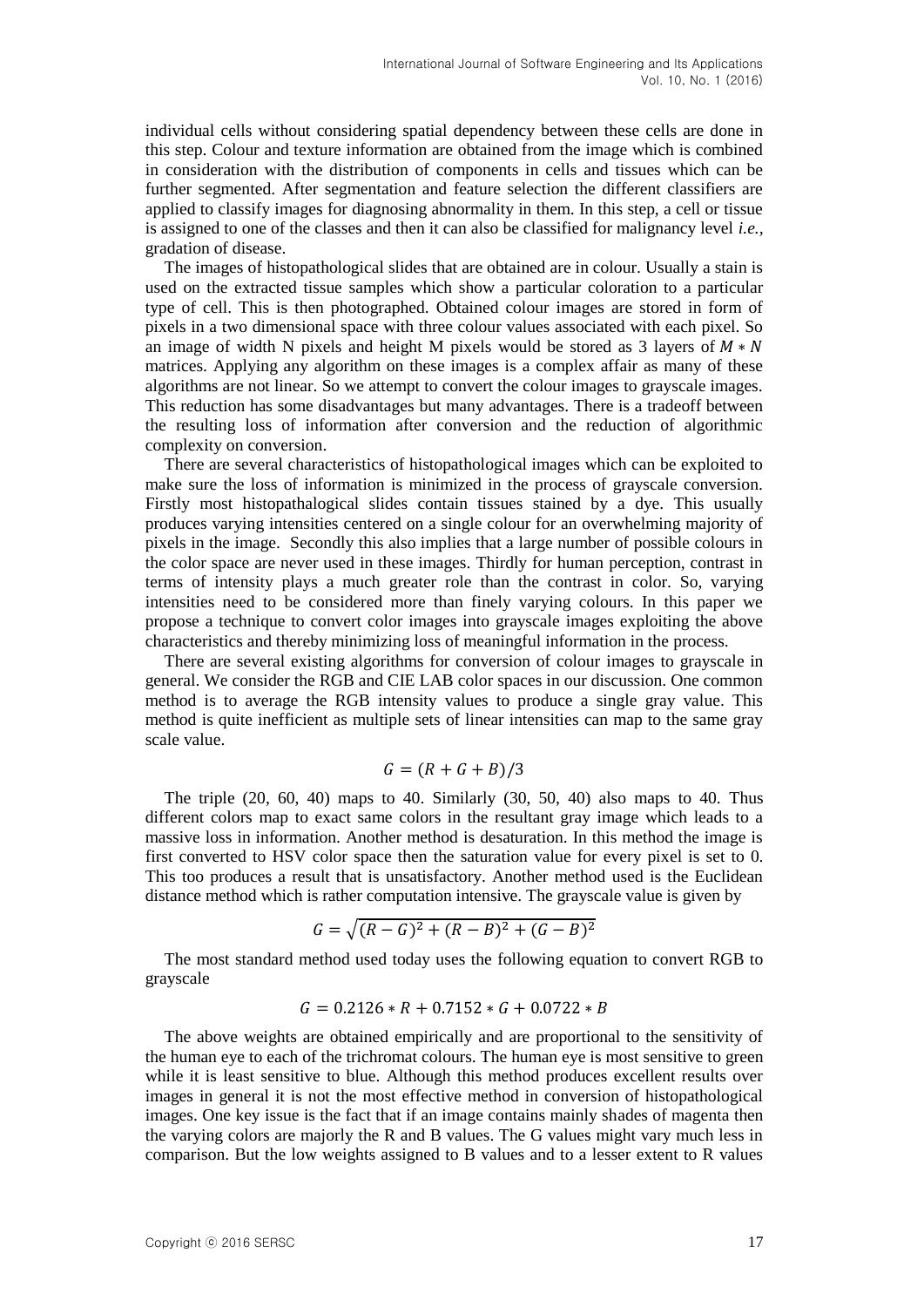result in low importance to fine variations in magenta in the original image. This may be critical in further processing as the diagnosis maybe entirely dependent on magnifying the minute differences in the shades of magenta.



**Figure 2. Image with Indistinguishable Luminosity**

The resulting luminosity might not even have any distinguishable features following the above methods in some cases. Figure shows an image often used to test colorblindness. The image when converted to grayscale by conventional method shows a complete loss of variation of colors.

Addressing these issues on more general grounds a large amount of research has been conducted. Some of the papers published in this respect are reviewed in this paper.

The original problem of conversion of general color to grayscale is a problem of color theory. Several papers suggesting a solution has been presented on the same both from the color theory point of view as well as the application of the process in image processing and video processing. There have been several global and local mapping schemes. On the other hand there are several linear and nonlinear conversion schemes as well. Many papers have used CIE Lab color space as it is device independent. Some of the earliest works include the incorporation of the Helmholtz-Kohlrausch Effect which states that the perceived lightness of a stimulus increases as the chroma increases. Nayatani [2] proposed a Helmholtz-Kohlrausch Effect lightness predictor in the form of

$$
L^{H-K} = L + L f(\theta)S
$$

where  $\Theta$  is the hue angle and S is the saturation. According to Fairchild and Pirotta [1], a modified lightness measure  $L^{**}$  is used to model the H-K effect by the equation

#### $L^{**} = L^* + 0.143 C^*$

Among the local mapping schemes, Bala and Eschbach [3] proposed a technique where the high frequency color information is fed back into the system through a high pass filter and added to the converted grayscale values. Since the color information is obtained from a spatial neighborhood local features are enhanced in this technique. However same colored pixels in the image at different locations can map to different grayscale values based on the neighborhood. Neumann *et. al.,* [5] computed a gradient field over the color and luminance spaces. The max of the color and luminance was used which may produce several inconsistencies. A gradient inconsistency removal algorithm was proposed and the modified gradient field is integrated with the source to compute the final image. Smith *et. al*., [10] proposed a method in which the local chromatic contrasts are enhanced to improve the image perceptually. The image was decomposed into several frequency channels and then the weights for these channels are adjusted to compute the final grayscale. Local features are preserved and enhanced using these local mapping methods but some areas of solid single color may get distorted. Also most of the methods are nonlinear in nature. As the schemes are local, same colored pixels in different parts of the images can map to different grayscale values in the final image and also different colored pixels may end up having the same grayscale shade. In the context of medical image processing this cannot be allowed as preservation of relative differences is critical. Perceptual enhancement is not of primary concern.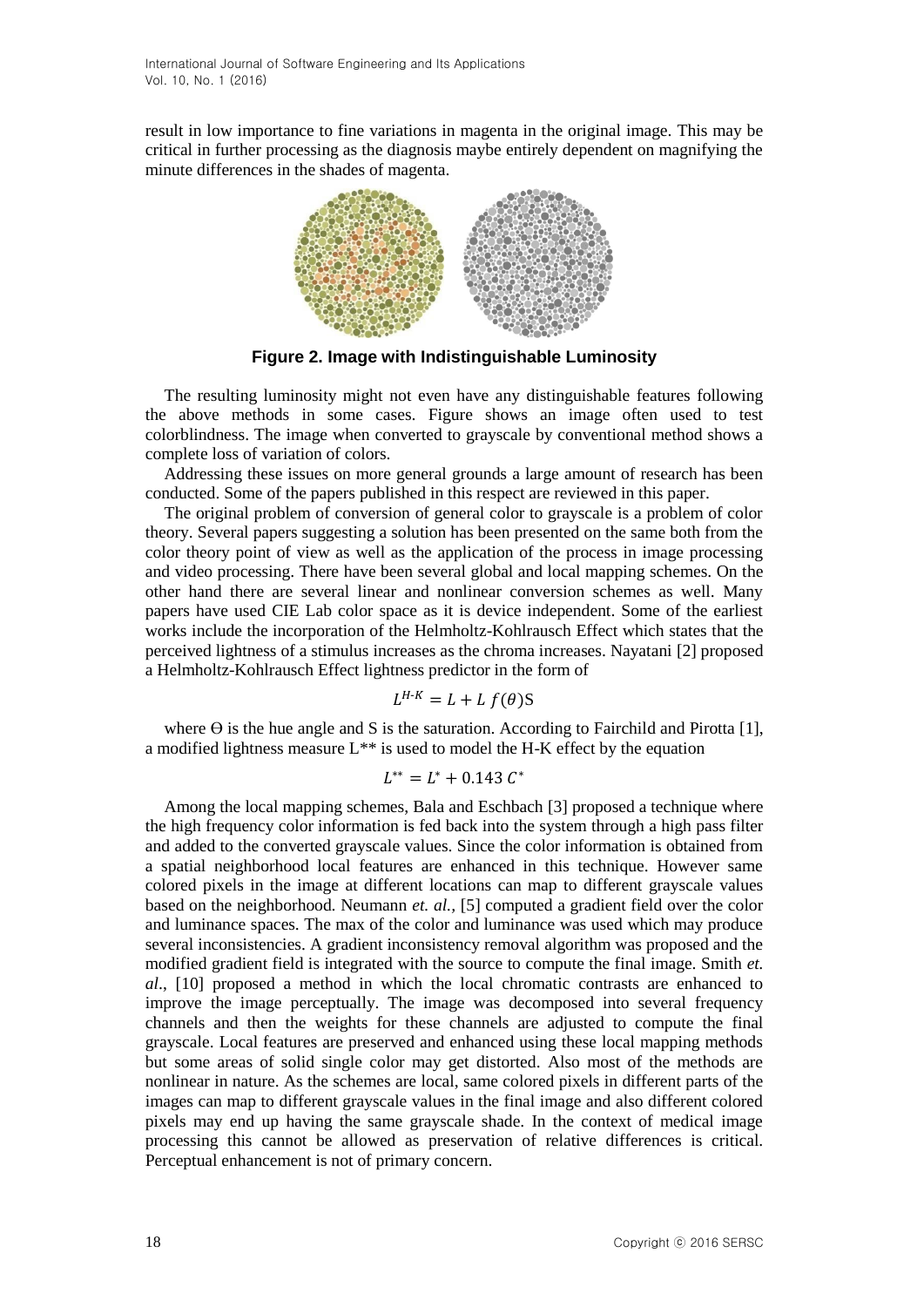The other major class of techniques involves global mapping schemes. Bala and Brawn [4] proposed a method to convert input colors into gray levels that are spaced according to their 3D distances in the color space. However this method is only useful for images with a few colors and its application lies in some business graphics, *etc*. It cannot be used in real images containing numerous colors. Gooch *et. al.,* [12] computed the color difference between all pairs of pixels and this relative difference was preserved in the resultant grayscale image. This was done by iteratively adjusting the gray value at each pixel to minimize an objective function. Rasche *et. al.,* [9] used a similar technique except instead of using all pairs of pixels all pairs of color values in the image were used. These methods are constrained multidimensional scaling methods. They are highly computation intensive. But they do produce good results and are technically sound. Rasche *et. al.,* [8] in another proposal first projects the colors on a linear axis preserving the relative distances and a linear mapping technique is used to preserve local features.

Other linear techniques include applying fixed weights to the chrominance and luminance information. If a fixed amount of chrominance is added to the luminance then a uniform contribution can be achieved but this may lead to feature loss. Grundland and Dodgson [6] proposed a technique where this weight for the chrominance component can be constrained to maintain relative ordering of colors. However in some images this technique may produce a large amount of feature loss. Kim *et. al.,* [11] used a non-linear global mapping method that addressed some of the issues present in the previous papers. In this method the difference between the color and grayscale gradients of the image is minimized and a nonlinear mapping is used to optimize the result.

In context with medical image processing it is imperative that a global mapping scheme be used as it is critical that same colors in the color image do not map to different grayscale values as this can result in loss of vital information.

### **3. Proposed Method**

In this paper the CIELab colorspace has been considered to propose a method to convert color image to grayscale. The a and b components of the Lab color space indicate 2D coordinate system. The converted polar coordinate components are given as C and Ө.

$$
C = \sqrt{a^2 + b^2} \tag{1}
$$

$$
\theta = \tan^{-1}(b/a) \tag{2}
$$



(a)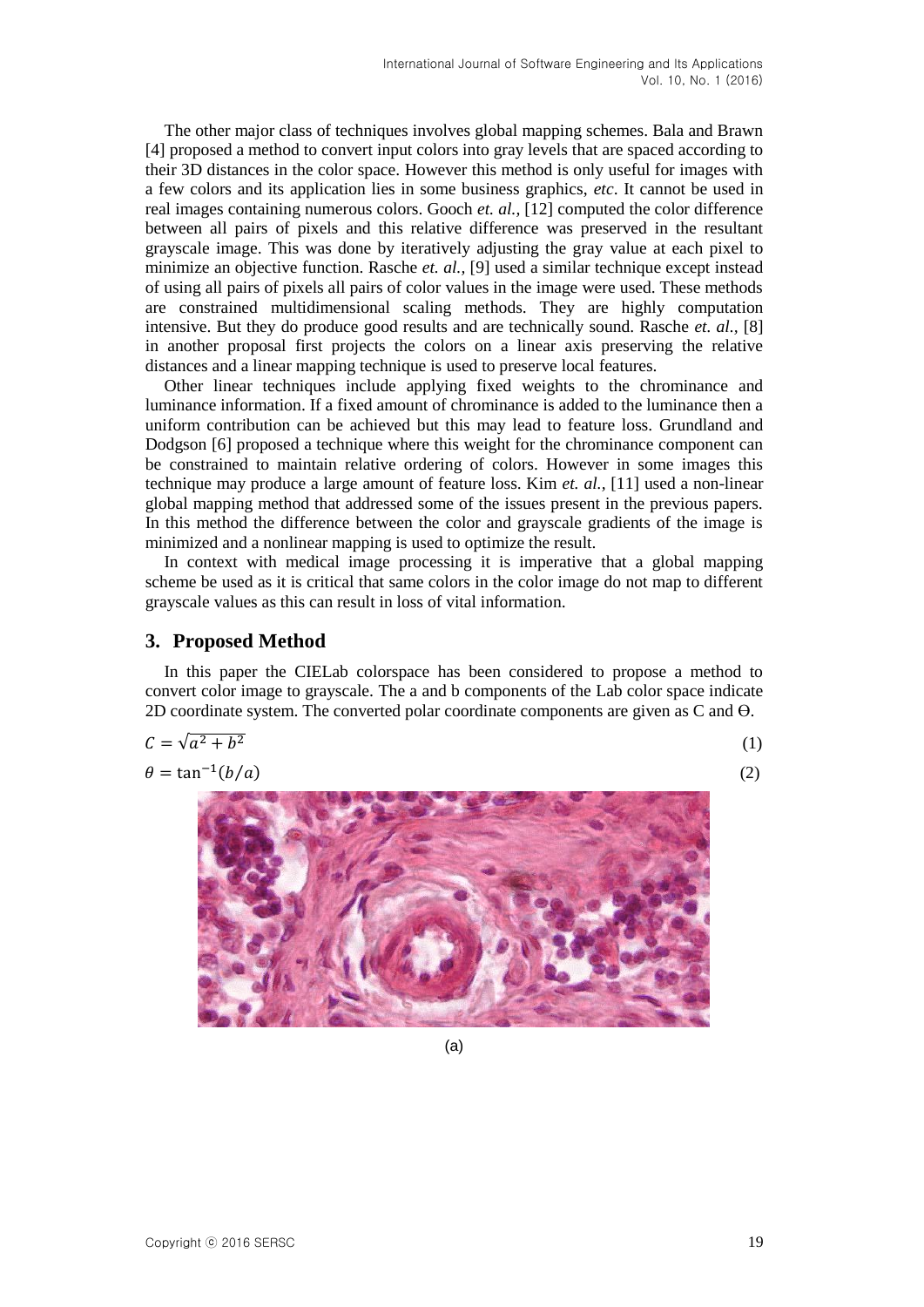

**Figure 3. (a) A Histopathological Slide Image, (b) RGB Plot and (c) Plot for Image in (a)**

When each color possible RGB color is plotted in a 2D plot of a and b with luminosity component 50 we get the representation of the colorspace given in Figure 3(b). Compared to this, for most histopathological slides, it is found a small cluster area is covered when every color in that image is plotted in a similar method. Here different  $\Theta$  values indicate different hues and the value of C is a measure of how colorful that pixel is. It is assumed that the difference in hue is the major contributor in terms of color in the final result. The aim is to find the relative contribution of each hue in the given image with respect to the spectrum of hues present in that specific image.

A histogram is plotted where the number of pixels in a given image for every  $\Theta$ quantized at 0.1 degree is plotted. The histogram for Figure 3. (a) has been given below.



**Figure 4. Histogram Hue vs. Number of Pixel**

A histogram smoothing is performed by replacing each frequency with the average of itself and its immediate neighbors. This removed irregularities and provides more uniformity in the curves of the histogram.

$$
h(\theta_i) = \{h(\theta_{i-1}) + h(\theta_i) + h(\theta_{i+1})\}/3
$$
\n(3)

The upper and lower bounds of each section of the histogram are computed based on the density of pixels. A segment is defined by the portion between two consecutive local minima. In this context this minima is defined as points where the value is lower than either neighbor.  $H(\theta_i)$  is a minima if

 $h(\theta_{i-1}) > h(\theta_i) \& h(\theta_{i+1}) > h(\theta_i)$ 

In the histogram given in figure only one such section may be obtained. For each section a value of hue  $\Theta_{\text{med}}$  is found for which the number of pixels with that hue value is highest. In a smoothed histogram this is more likely to be maxima for a larger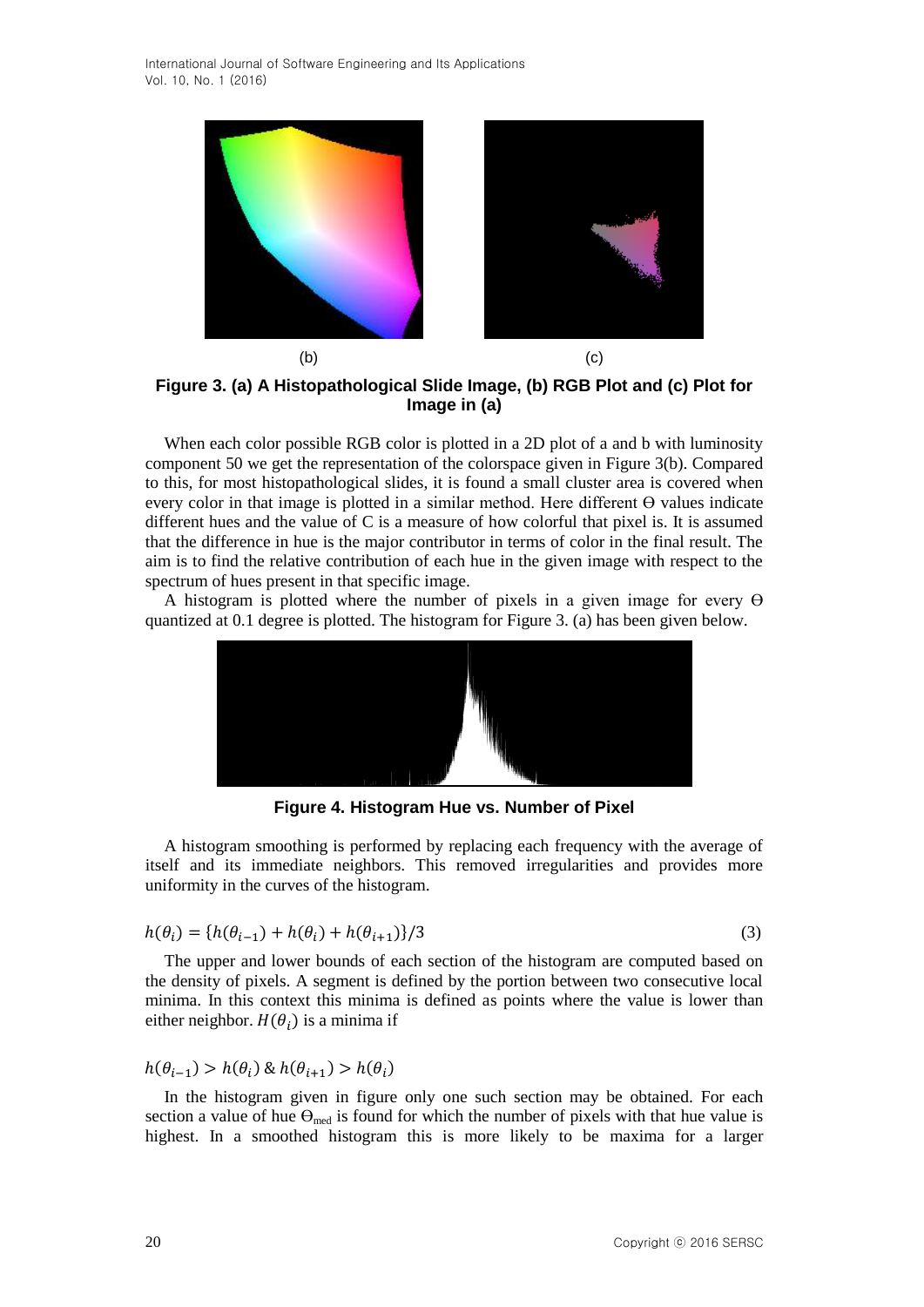neighborhood. The value  $\Theta_{\text{med}}$  is used in the original histogram for further computation. A hue contribution factor  $f(\theta)$  is calculated for every  $\Theta$  where

$$
f(\theta) = \Delta\theta/\Delta P \tag{4}
$$

where  $\Delta\Theta = \Theta_{\text{med}} - \Theta$  and  $\Delta P =$  normalized difference in number of pixels with hue  $\Theta$ and the number of pixels with hue  $\Theta_{\text{med}}$ .

This difference in hue, ∆Ө is to some degree similar to the color difference used but Gooch *et. al.*, [12]. The ratio  $f(\theta)$  is small when  $\Delta\Theta$  is small *i.e.*, the difference in color is small but is also largely dependent on ΔP. If ΔP is large it implies very few pixels are present with a Ө value and hence their contribution is less. A small ∆P implies the number of pixels are comparable and hence the factor  $f(\theta)$  increases which is essentially contract enhancement. The sign of  $f(\theta)$  is also important to provide a sense of ordering to the variation of hues.

This factor is multiplied to a constant which is computed as a portion of the range of grayscale values. This constant is used to give a fixed weight to the color information as compared to L channel information. For simplicity the constant has been taken as half of the maximum grayscale value.

$$
f(\theta)' = f(\theta) * k, \text{where } k = (256/2) - 1 = 127 \tag{5}
$$

Considering the contribution of color to be dependent on the colorfulness of the pixel and the L component of the pixel a proportional value is added. This follows the basic form used by Kim *et. al.,* [11]

We compute the grayscale value, G as

$$
G = (L + f(\theta)' * C * L) / (100 * 255)
$$
\n<sup>(6)</sup>

The domain of G is scaled down to a desired 0-255 range to get the final values. In case of multiple segments, if there are N segments in the histogram we compute these G for each segment. The final scale (*e.g.*, 255) is subdivided into N sections the sizes of which are proportional to the number of pixels in each segment. For two segments of size 30% and 70% a scale of 255 is divided into S1 [0 - 77] and S2 [78 - 255]. Then the G values for S1 are scaled to [0, 77] while the G values S2 maps to [78, 255]. The ordering of the segments is preserved as per the original histogram. The final grayscale values provided a measure of color ordering and provide more information than the standard grayscaling methods.

Obtained values for the segments:

 $G(S_1) = \{[0,255]\}$ G  $(S_2) = \{ [0, 255] \}$ 

The final grayscale is subdivided in sections:  $G = \{[0,77], [78,255]\}$ . If  $G_{i,j}$  is the computed grayscale value for all pixels  $(i,j)$  in the image then the final values are computed as

$$
G = (G_{i,j}/255) * 77 \qquad \forall G_{i,j} \in S_1
$$
  

$$
G = (G_{i,j}/255) * (255 - 78) + 78 \qquad \forall G_{i,j} \in S_2
$$

The general formula for each segment is given by

 $G_n = (G/U)^* (U_n - L_n) + L_n$  (7)

Where G is the originally computed grayscale value, U is the upper bound for originally computed grayscale values,  $U_n$  and  $L_n$  are the upper and lower bounds respectively of the subdomain n.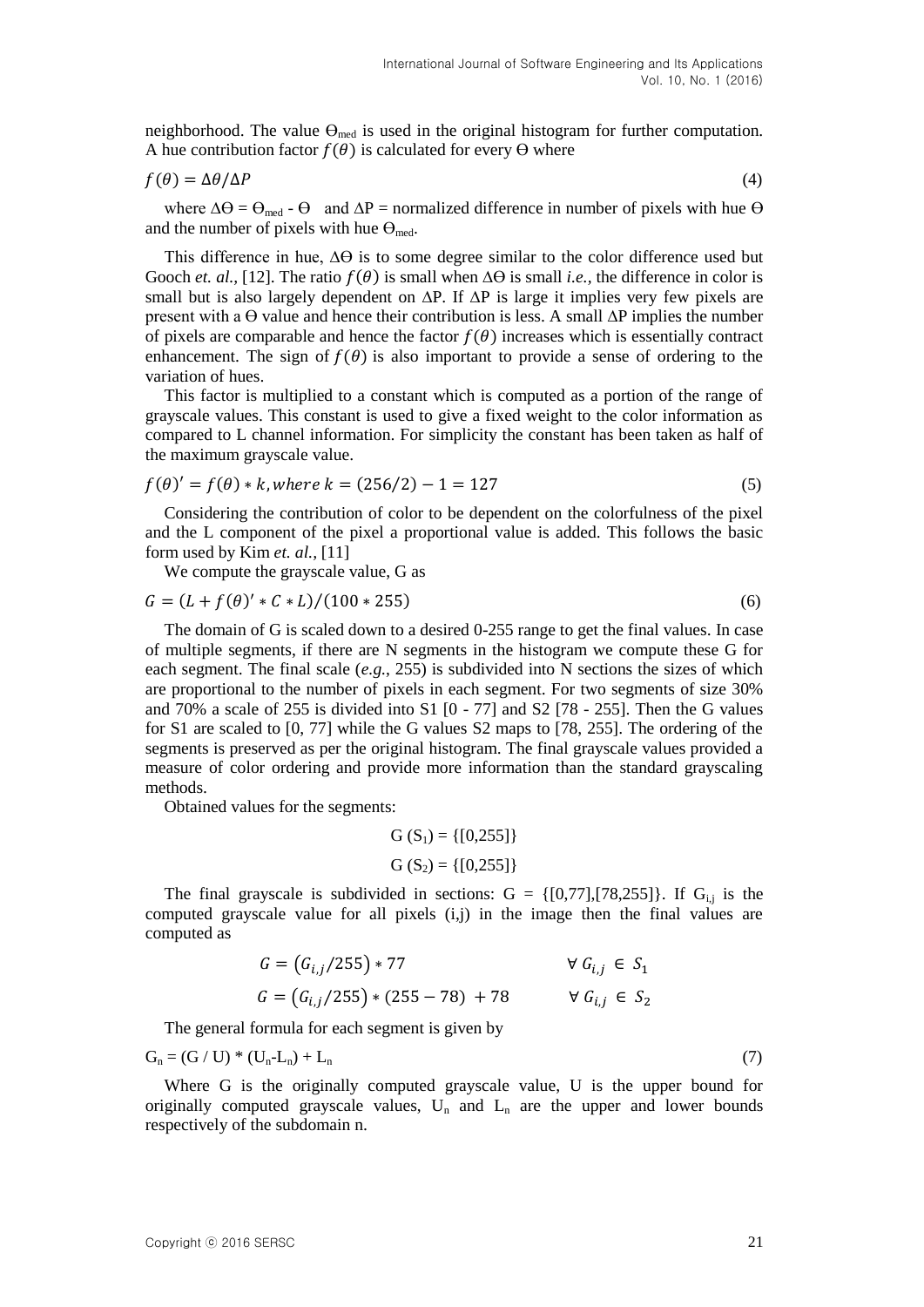International Journal of Software Engineering and Its Applications Vol. 10, No. 1 (2016)

#### **4. Results**

The proposed algorithm was implemented using C# and tested with more than 300 histopathological slide samples. Further tests were conducted on images used by other grayscale conversion algorithms and some of the results have been compared. In RGB to CIE Lab conversion D65 reference white was used.

Figure 5 compare the results of the proposed method against the CIE Y channel grayscale commercially used. In Figure 5(a) a color swatch was used where there were variations in hue and saturation but mild variation in luminosity. Figure 5(b) shows the comparative results for a histopathological image of cells. 5(c) is the result obtained when the image in Figure 2 is converted by this method. The color ordering is very evident here as the different number of colors in the image is very low.

Figure 7 shows another set of images from histopathology where (a) is the original image (b) shows the general conversion and (c) is the conversion by the proposed method.



**Figure 5. Obtained Results (a) a Color Swatch, (b) a Histopathological Image of Cells and (c) an Image with Indistinguishable Luminosity**

Further tests were conducted to calculate other information metrics of the converted grayscale. The following information was obtained pertaining to Entropy of the images.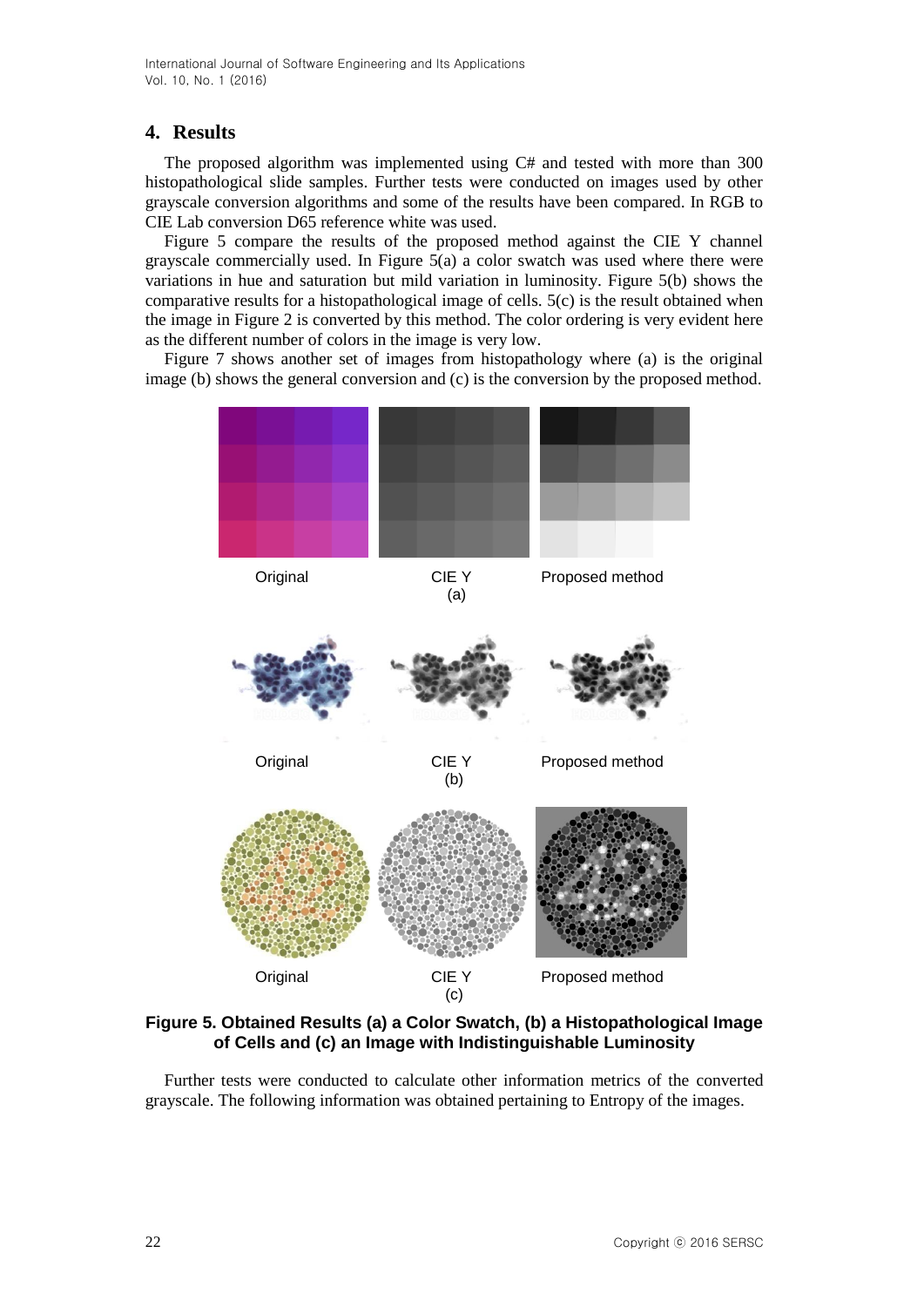International Journal of Software Engineering and Its Applications Vol. 10, No. 1 (2016)



**Figure 6. Entropy of Converted Images**

#### **5. Discussions**

The output of the algorithm is not always perceptually sound. Brighter colors do not necessarily look brighter or relative color brightness is not always preserved. However it does increase the contrast of the image and assigns distinct color levels to wide variation in colors. This can be considered a preprocessing step in terms of the separation of colors before image segmentation. It has been found to be useful as a preprocessing step for histopathological slide images. The contribution of the color and the range of grayscale values is not limited to a 0-255 range and can be expanded to an image with higher range.

There are limitations to this algorithm as it cannot handle images with colors spread over a very large spectrum. It works with an assumption that variation in color in a limited color domain is a decisive factor in isolating objects for the given image. The relative ordering of colors is also not always preserved if two major colors overlap in the histogram segment. However, even in those cases, the increase in contrast is evident. In case of images compressed in a lossy format artifacts may creep into results as nearer colors do not always map to nearby grayscale values. In medical image processing the images required are usually very high resolution and this problem is usually not a very pronounced one.



**Figure 7. (a) Histopathological Slide Image, (b) CIE Y Channel Converted Value and (c) Proposed Method Result**

The algorithm can also become dependent upon a large amount of background color and so further work is possible to not consider those portions while calculating the color component.

#### **6. Conclusion**

The conversion from color to grayscale is a dimension reduction problem. Thus loss of information one way or another cannot be avoided. However many algorithms for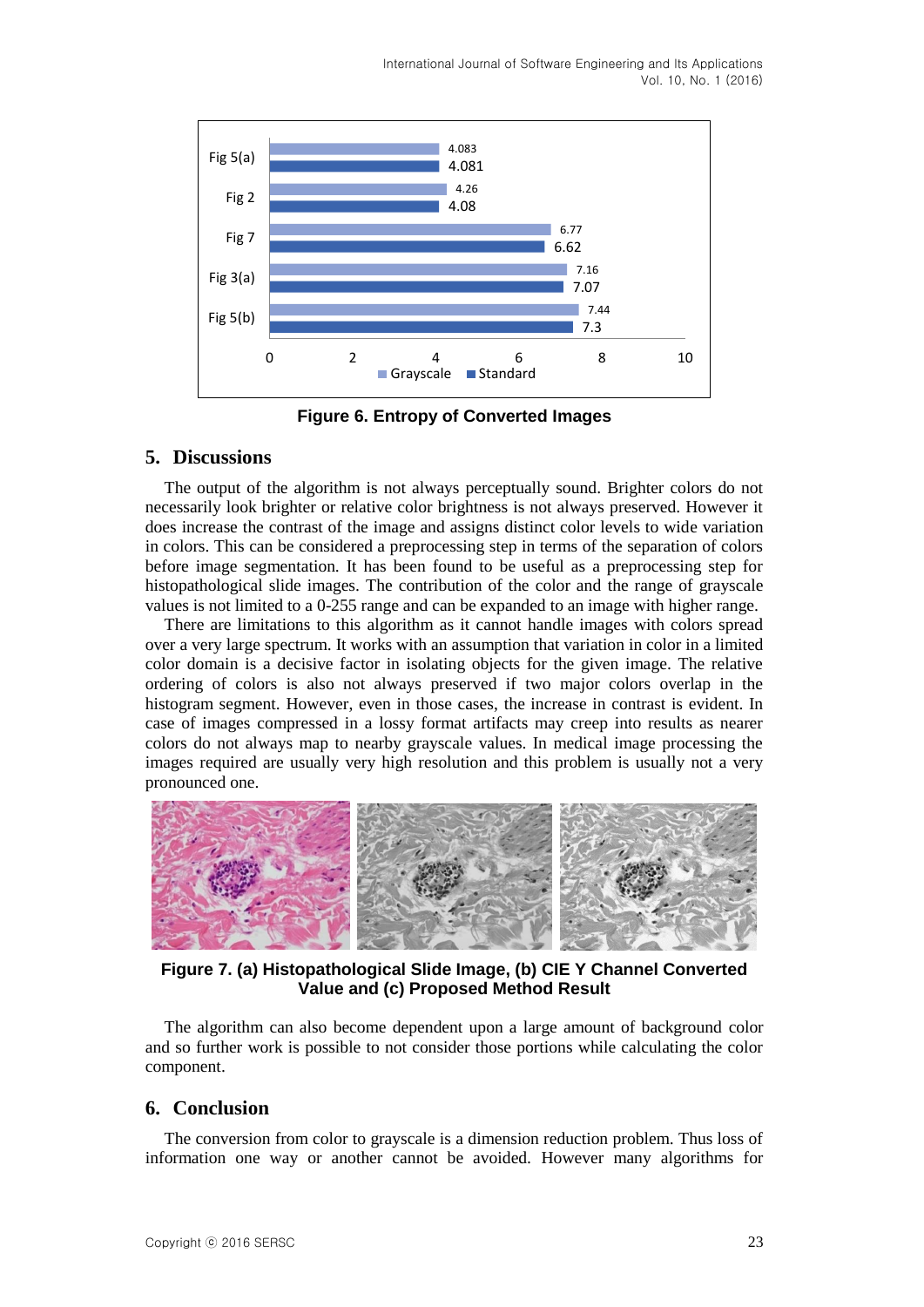processes like edge detection and image segmentations become very complex and time consuming when performed on color images. To reduce this complexity the conversion becomes necessity. So there is a tradeoff between information loss and reduction of complexity. Once it is considered that complexity must be reduced, loss of information becomes inevitable. This paper attempts to minimize that information loss given certain conditions and characteristics and also enhances low contrast areas in the process. Further work is possible in this area and this method is by no means an all-encompassing one.

### **Acknowledgment**

The authors would like to thank Department of Electronics and Information Technology (DeitY), Government of India, New Delhi for budget support under the project Fully Automated Computer Aided Diagnosis (CAD) System of Human Breast Cancer using Digital Mammogram vide approval no. 1(2)/2012-ME&TMD/ESDA dated 26.03.2014.

## **References**

- [1] M. D. Fairchild and E. Pirotta, "Predicting the Lightness of Chormatic Object Colors using CIELAB", Color Res. & Appl., vol. 16, **(1991)**, pp. 385-393.
- [2] Y. Nayatani, "Simple Estimation Methods for the Helmholtz-Kohlrausch effect", Color Research and Aoo, vol. 22, no. 6, **(1997)**, pp. 385-401.
- [3] R. Bala and R. Eschbach, "Spatial Color-to-Grayscale Transform Preserving Chrominance Edge Information", Proc. Color Imaging Conference 2004, **(2004)**, pp. 82-86.
- [4] R. Bala and K. M. Braun, "Color-to-grayscale conversion to maintain discriminability", Proc. SPIE Vol. 5293, Color Imaging IX: Processing, Hardcopy, & Applications, Reiner Eschbach, Gabriel G. Marcu, Eds., **(2004)**, pp. 196-202.
- [5] L. Neumann, M. Cadik and A. Nemcsics, "An efficient perception-based adaptive color to gray transformation", Proc. Computational Aesthetics 2007, **(2007)**, pp. 73-80.
- [6] M. Grundland and N. A. Dodgson, "Decolorize: Fast, contrast enhancing, color to grayscale conversion", Pattern Recognition, vol. 40, no. 11, **(2007)**, pp. 2891-2896.
- [7] M. Cadik, "Perceptual evaluation of color-to-grayscale image conversions", Computer Graphics Forum (Proc. Pacific Graphics 2008), vol. 27, no. 1, **(2008)**, pp. 1745-1754.
- [8] K. Rasche, R. Geist and J. Westall, "Detail preserving reproduction of color images for monochromats and dichromats", IEEE Computer Graphics and Applications, vol. 25, no. 3, **(2005)**, pp. 22-30.
- [9] K. Rasche, R. Geist and J. Westall, "Recoloring images for gamuts of lower dimension", Computer Graphics Forum (Proc. Eurographics 2005), vol. 24, no. 3, **(2005)**, pp. 423-432.
- [10] K. Smith, P. E. Landes, J. Thollot and K. Myszkowski, "Apparent grayscale: A simple and fast conversion to perceptually accurate images and video", Computer Graphics Forum (Proc. Eurographics 2008), vol. 27, no. 2, **(2008)**, pp. 193-200
- [11] Y. Kim, C. Jang, J. Demouth and S. Lee, "Robust Color-to-gray via Nonlinear Global Mapping".
- [12] A. A. Gooch, S. C. Olsen, J. Tumblin and B. Gooch, 2005, "Color2Gray: Salience-Preserving Color Removal", ACM Transactions on Graphics, vol. 24, no. 3, **(2009)**, pp. 634-639.

#### **Authors**



**Jashojit Mukherjee**, Jashojit Mukherjee is currently pursuing his M.Tech at International Institute of Information Technology, Hyderabad, He passed M.Sc. in Computer and Information Science from University of Calcutta (CU) in 2013 after graduating from St. Xavier's College, Kolkata. He worked under Prof. Kashi Nath Dey, CU in the field of Medical Image Processing, face recognition and stereovision.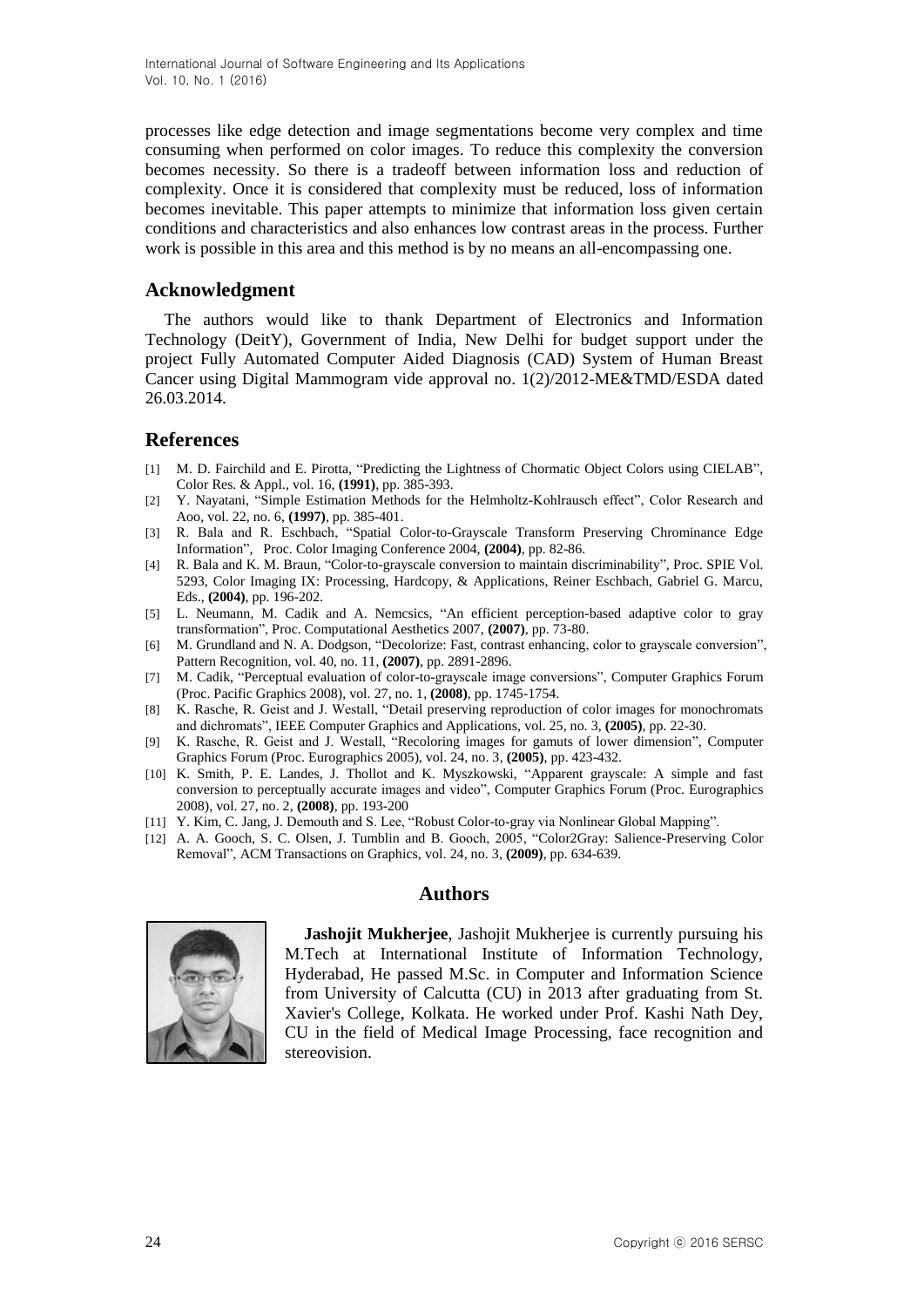

**Dr. Indra K. Maitra**, He is Ph.D. in Computer Science from University of Calcutta and working as Sr. System Analyst at B. P. Poddar Institute of Management and Technology. He obtained Master in Computer Application (MCA) in the year 2002 from St. Xavier's College under IGNOU. He received award in 96th Indian Science Congress, 2009 at Shillong for the Best Poster in Computer Science. He is author of two books and more than 30 publications in National and International Journal and Conference. His working areas of specialization are Image Processing, Network Security, Data Structure, Programming Language, Computer Organization and Architecture, *etc*. He is now doing research in the Govt. of India funded project in the field of Biomedical Image Analysis and CAD.



**Prof. Kashi Nath Dey**, He is a senior faculty in the Department of Computer Science at the University of Calcutta. He received his Master's degree in applied mathematics and M.Tech from the University of Calcutta. He has also worked as a Systems Analyst in Digisoft, Vadodara; MMC, Kolkata; and DPS (India), Kolkata. His areas of research are optical computing, soft computing approaches in problem solving, and optimization theory.



**Prof. Samir K. Bandyopadhyay**, He is Professor of Computer Science and Engineering, University of Calcutta, India. He obtained his Ph.D. in Computer Science and Engineering in 1989 from University of Calcutta, M.Tech in Radio-Physics and Electronics in 1979 from University of Calcutta and B.E. in Electronics and Tele-Communication in 1975 from B.E. College, University of Calcutta. He is the Chairman of Science and Engineering Research Support Society (SERSC, Indian Part), Fellow of Computer Society of India, Sectional President of ICT of Indian Science Congress Association, 2008–2009, Senior Member of IEEE, Member of ACM, Fellow of Institution of Engineers (India), Fellow of Institution of Mammographic Density Estimation and Classification Electronics and Tele-Communication Engineering, India, Reviewer of International Journals IEEE Transactions on Neural Networks, ACM and Springer Publications. His fields of specialization are Biomedical Engineering, Mobile Computing, Pattern Recognition, Graph Theory, Image Processing, Handwritten Signature Verification, Graphical Password Verification, *etc*. He has 25 years of Teaching and Research experience in the Post-graduate and under-graduate studies. He published books like Data structure Using C, Addison Wesley, 2003; C Language, Pearson Publication, 2010. He is author of more than 150 publications in National and International Journals and Conferences.



**Prof. Debnath Bhattacharyya**, M.tech., Ph.D. Tech., CSE), currently associated with Bharati Vidyapeeth University College of Engineering, Pune. Dr. Bhattacharyya published 170 Research Papers in International Journals and Conferences. He published 6 text books in Computer Science. His Research interests include Data Hiding, Pattern Recognition and Image Processing.